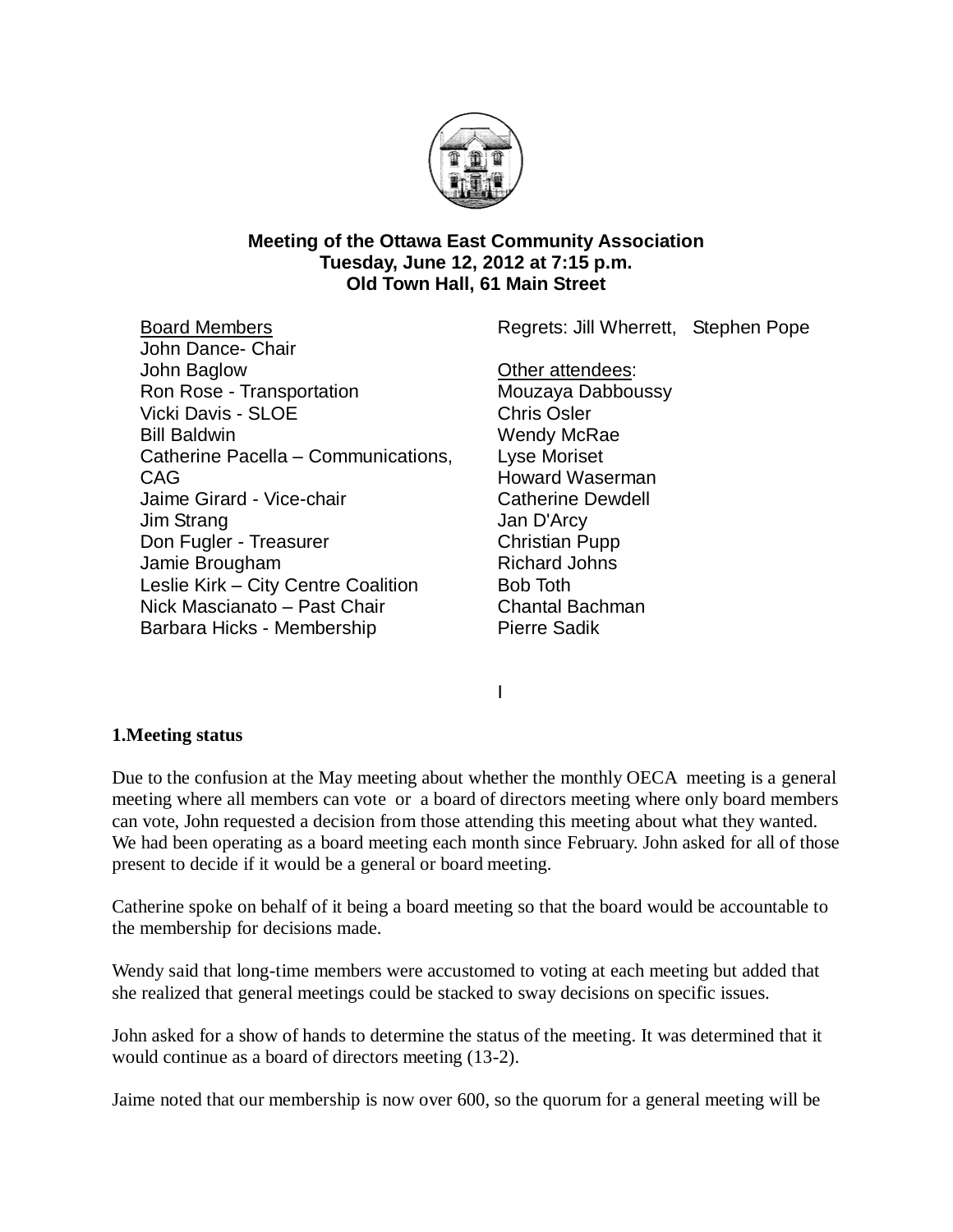much larger than in the past.

# **2. Call to Order @ 7:15 – John Dance**

# **3. Approval of Agenda**

Two items were added to "New business" - Information package for new attendees – Jamie Brougham - Communications in French – Lyse Morisset

Moved – Don Fugler, 2nd – Barbara Hicks. Carried

# **4. Approval of May 8, 2012 Meeting Minutes**

Moved – John Baglow, 2nd – Jim Strang. Carried

# **5. Springhurst Park improvements – Jaime Girard**

Jaime introduced Chris Osler, a coordinator with Sandy Hill Community Health Centre. He works with newcomer programs at 88 Main Street, the Lees Avenue apartment buildings, the Children's Garden and other projects. He mentioned that University of Ottawa students had done a consultation on how Springhurst Park could be improved. There will be \$130,000 to spend, half from the City of Ottawa to match grants from the Community Activities Group, Community Foundation of Ottawa, Telus and Crabtree.

The money is additional to funds already committed from Cash in lieu of Parkland which will be spent on benches, waste bins and a notice board.

Jaime broke the attendees into 4 groups and asked them to work together on a questionnaire that was provided to help identify potential improvements for all age groups.

After 10 minutes the groups handed their questionnaires to Jaime.

## **6. Chair's Report – John Dance**

John reported that the May 17 meeting of community association representatives with the Mayor had revealed that Old Ottawa East is dealing with the most interesting issues such as Alta Vista Transportation Corridor, Rideau River Nature Trail and the footbridge.

The 200 Lees Avenue pathway is presently closed. It will open in the fall as a pathway along the river.

Community bulletin board is now at every Main Farmers' Market with a board representative.

The City of Ottawa has decided to sell Redmond Place for \$120,000 to the developer who now owns 99 Greenfield Ave. (the old Royal Canadian Legion).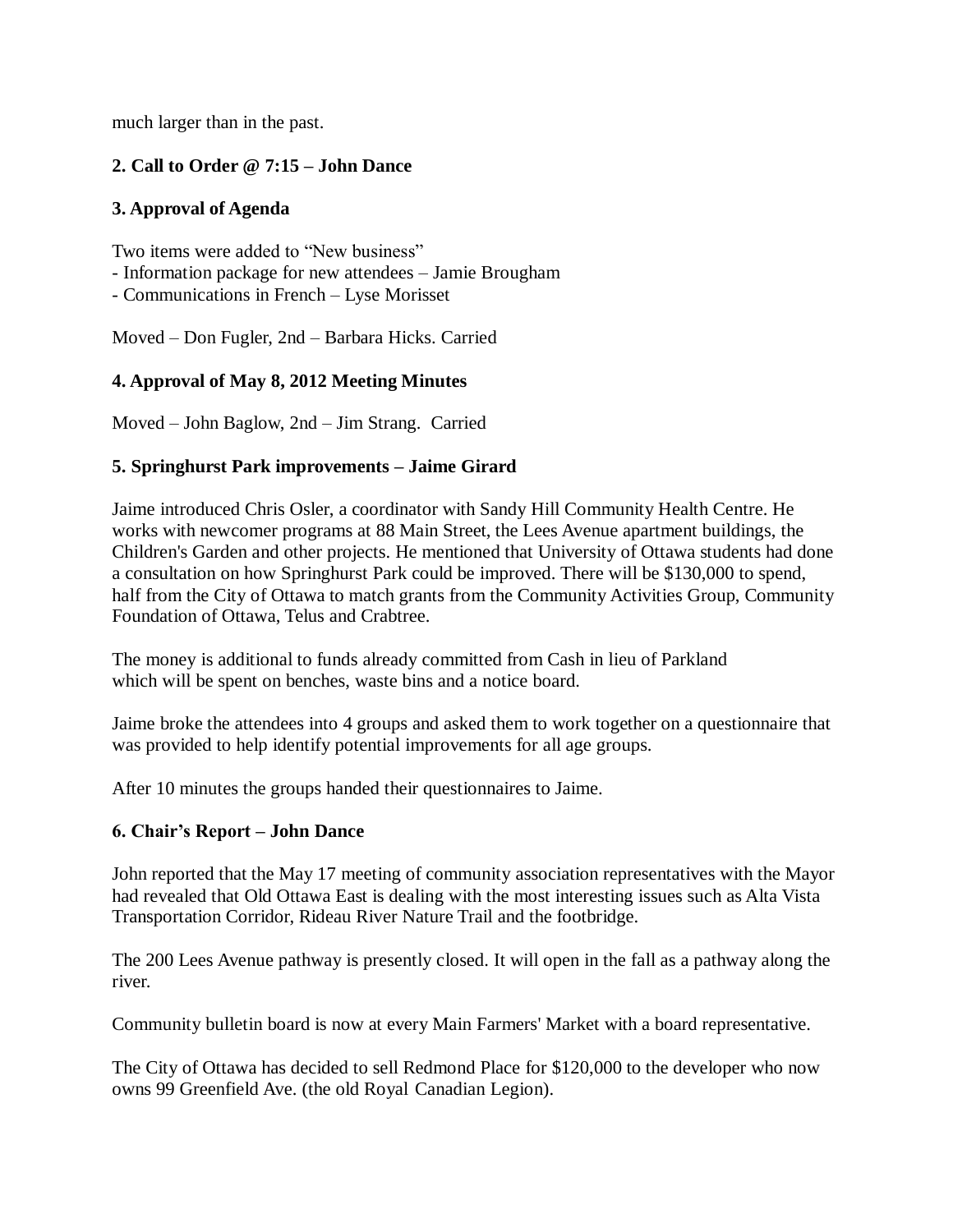# **7. Treasurer's Report – Don Fugler**

Don reports that we have \$11,488.12 in the account. \$9767 belongs to the Community Association. The rest belongs to the Community Gardens at Saint Paul University.

### **8. Councillor's Report – Pierre Sadik**

Pierre, from Councillor Chernuschenko's office gave a report:

Vacant land beside Old Town Hall is for sale for \$100,000. The City could purchase it for an expansion of Old Town Hall (badly needed). There is soil contamination due to historic use of the land. The cost of cleanup is to be determined. The Councillor is committed to the Old Town Hall expansion. John requested that the Councillor take the lead on this and contact with Environment. CAG and OECA will work with him on this.

The City's surplus Redmond Place is expected to be sold for \$120,000 to the new owners of 99 Greenfield despite OECA's position that the closed road allowance should have been offered to both adjacent landowners for sale.

Jim Strang made the point that the sale of Redmond Place would generate \$120,000 for the City. He suggested that it seemed reasonable to propose that the money generated from the sale of a moribund property could very well be applied toward the purchase and clean up of the vacant land adjacent to the Old Town Hall. This would result in the re-vitalization of the property and creation of an asset within the Ottawa East Community. It may be useful for OECA to approach the City with such a proposal.

#### Urban infill in mature neighbourhoods

As of May 9, City Council decision (delete: " refuses to") disallows garage fronts on narrow lots (delete: "houses. Garage may be the width of a building.") There is maximum sizing for stairs to the roof and base elevations. Developers have appealed the decision.

Main Street reconstruction will be in 2014. Delcan has been selected to do the consultation which will begin this fall. Association members expressed surprise and disappointment that Delcan had won the contract given the firm's previous work in the Old Ottawa East community.

#### **Committee Reports**

#### **9. Planning - Stephen Pope**

Stephen was not at the meeting. He had sent his report to Board members ahead of time. He proposed a motion with regard to the recent infill by-law:

Motion: *That the Ottawa East Community Association reaffirms its strong support of the Zoning By-law No. 2012-147 (infill) and recommends that the City rigorously defend the bylaw before the Ontario Municipal Board and that the City continue the pursuit of an*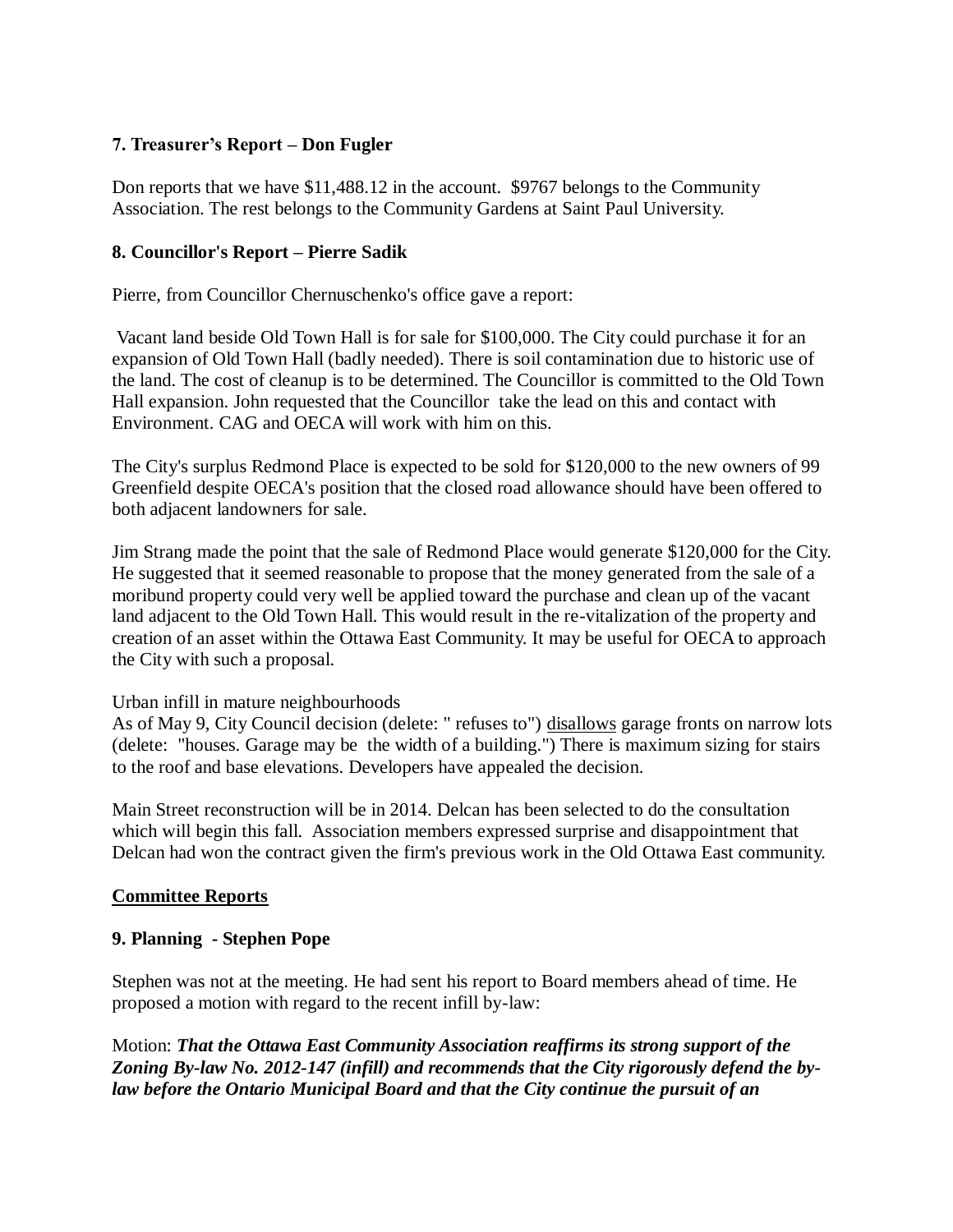## *additional phase of infill restrictions to ensure that infill is compatible with existing communities.*

Moved: Jaime Girard, 2nd John Baglow. Carried.

Jaime noted that OECA cannot go before OMB until we are incorporated.

Development of 99 Greenfield

Jim Strang mentioned that neighbouring residents to this property have expressed concern about the proposed mass and height of the condos planned for this property. (ref: OECA minutes 11 Oct 2011). Requests for Variances and possible Zoning changes should be carefully monitored in order to minimize future negative impact on this neighbourhood.

## **10. Sustainable Living Ottawa East – Vicki Davis**

Vicki reported that the Lees Avenue Community Gardens will be built June 21. They are still seeking volunteers.

Rideau River Nature Trail volunteers continue to remove invasive plants along the river. Dog strangling vine is the current target. There is a very large patch on the hillside down from the McIlraith Bridge to Rideau Gardens Drive. Volunteers are always welcome.

There was a question about whether OECA could pay for the injection of some ash trees along the river that the City is not remediating. John will look into it.

#### **11. Traffic - Ron Rose**

Alta Vista Transportation Corridor

Ron reported that studies have shown no significant increase from traffic from the south in the past few years—numbers do not meet predicted increase from an earlier projection.

Hospital link The hospital link has been delayed, perhaps for a year.

Lansdowne Transportation Advisory Committee 1 lane of Bank Street will be closed for truck traffic for 2 years during construction

Footbridge Final (delete: "meeting") open house moved to September to allow for costing projections.

#### **12. City Centre Coalition – Leslie Kirk**

Leslie reported on the Alta Vista Transportation Corridor and the hospital link, already reported by Ron.